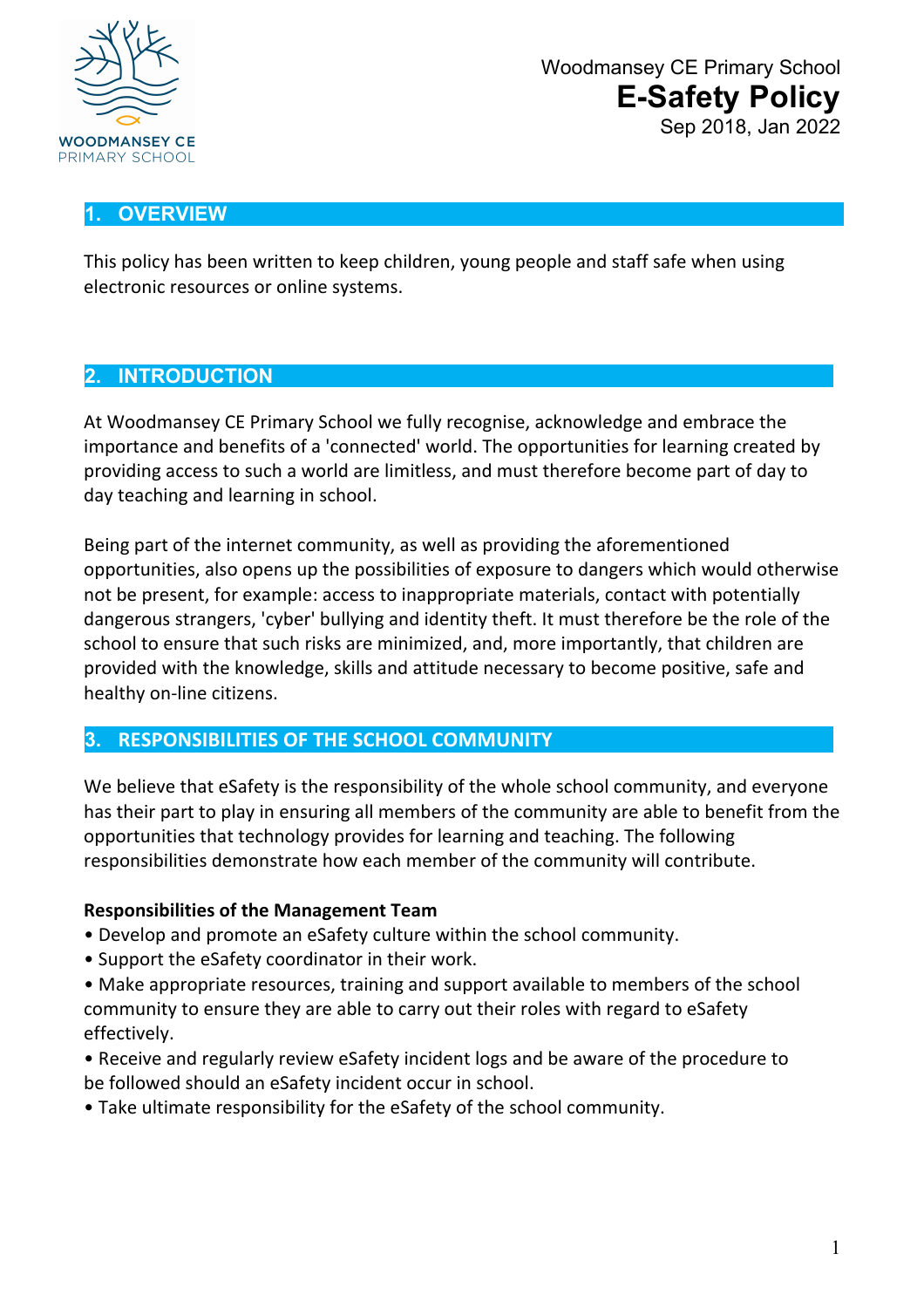

# Woodmansey CE Primary School **E-Safety Policy**

Sep 2018, Jan 2022

#### **WOODMANSEY CE** PRIMARY SCHOOL

#### **Responsibilities of the eSafety Coordinator**

- Promote an awareness and commitment to eSafety throughout the school.
- Be the first point of contact in school on all eSafety matters.
- Lead the school eSafety group.
- Create and maintain eSafety policies and procedures.
- Develop an understanding of current eSafety issues, guidance and appropriate legislation.
- Ensure all members of staff receive an appropriate level of training in eSafety issues
- Ensure that eSafety education is embedded across the curriculum.
- Ensure that eSafety is promoted to parents and carers.
- Liaise with the local authority, the local safeguarding children's board and other relevant agencies as appropriate.
- Monitor and report on eSafety issues to the eSafety group and SMT as appropriate
- Ensure an eSafety incident log is kept up-to-date.

## **Responsibilities of Teachers and Support Staff**

- Read, understand and help promote the school's eSafety policies and guidance.
- Read, understand and adhere to the school staff AUP.
- Develop and maintain an awareness of current eSafety issues and guidance.
- Model safe and responsible behaviours in your own use of technology.
- Embed eSafety messages in learning activities where appropriate.
- Supervise pupils carefully when engaged in learning activities involving technology.
- Be aware of what to do if an eSafety incident occurs.
- Maintain a professional level of conduct in their personal use of technology at all times.

## **Responsibilties of Technical Staff**

- Read, understand, contribute to and help promote the school's eSafety policies and guidance.
- Read, understand and adhere to the school staff AUP.
- Support the school in providing a safe technical infrastructure to support learning and teaching.
- Take responsibility for the security of the school ICT system.
- Report any eSafety-related issues that come to your attention to the eSafety coordinator.
- Develop and maintain an awareness of current eSafety issues, legislation and guidance relevant to your work.
- Liaise with the local authority and others on technical issues.
- Maintain a professional level of conduct in their personal use of technology at all times.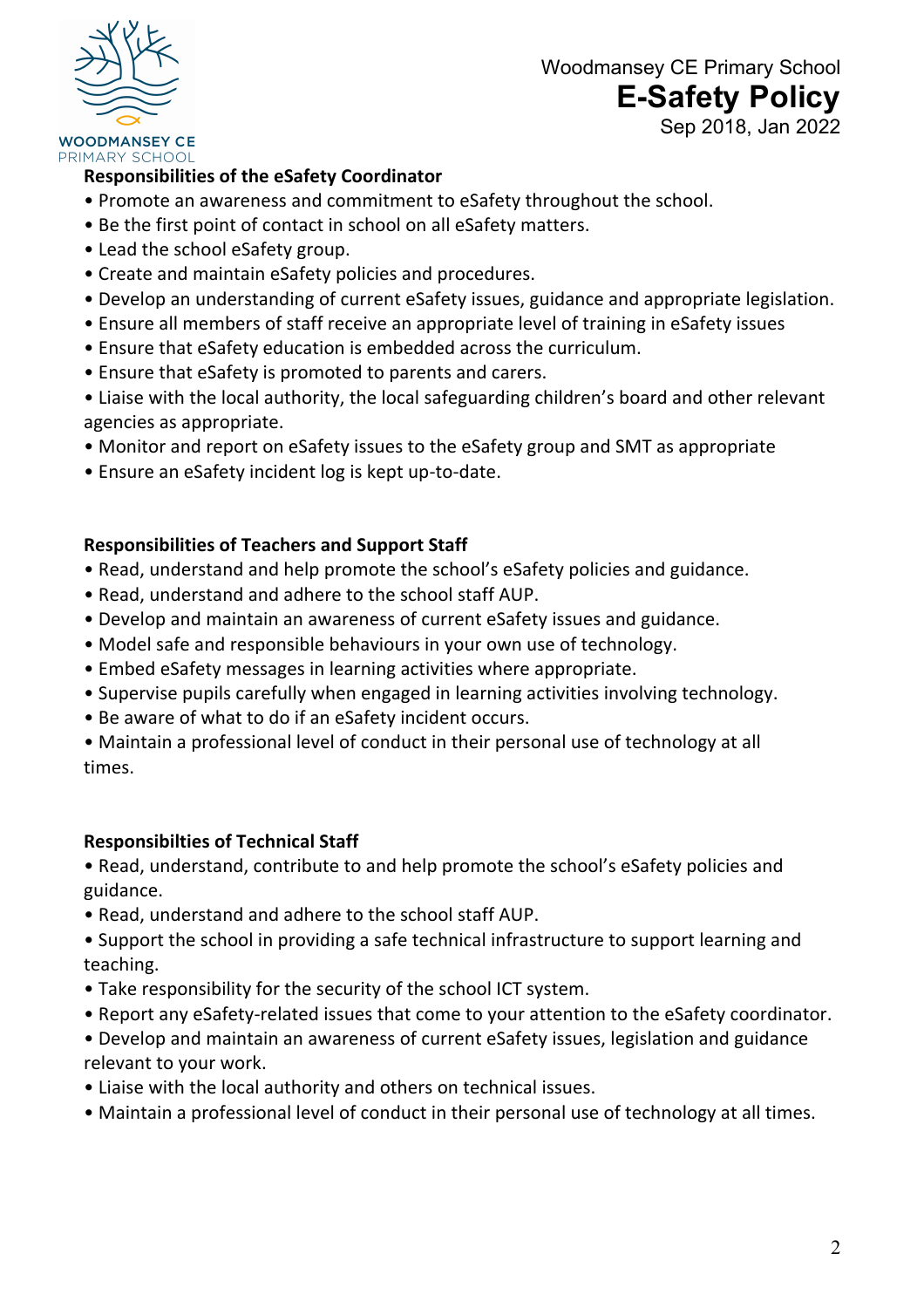

#### **WOODMANSEY CE** PRIMARY SCHOOL

#### **Responsibilities of Pupils**

• Read, understand and adhere to the school pupil AUP.

• Help and support the school in creating eSafety policies and practices; and adhere to any policies and practices the school creates.

• Take responsibility for learning about the benefits and risks of using the Internet and other technologies in school and at home.

- Take responsibility for your own and each others' safe and responsible use of technology in school and at home, including judging the risks posed by the personal technology owned and used by pupils outside of school.
- Ensure you respect the feelings, rights, values and intellectual property of others in your use of technology in school and at home.

• Understand what action you should take if you feel worried, uncomfortable, vulnerable or at risk whilst using technology in school and at home, or if you know of someone who this is happening to.

• Discuss eSafety issues with family and friends in an open and honest way.

## **Responsibilities of Parents and Carers**

- Help and support your school in promoting eSafety.
- Read, understand and promote the school pupil AUP with your children.
- Take responsibility for learning about the benefits and risks of using the Internet and other technologies that your children use in school and at home.

• take responsibility for their own awareness and learning in relation to the opportunities and risks posed by new and emerging technologies

• Discuss eSafety concerns with your children, show an interest in how they are using technology, and encourage them to behave safely and responsibly when using technology.

- Model safe and responsible behaviours in your own use of technology.
- Consult with the school if you have any concerns about your children's use of technology.

#### **Responsibilities of Governing Body**

• Read, understand, contribute to and help promote the school's eSafety policies and guidance.

• Develop an overview of the benefits and risks of the Internet and common technologies used by pupils.

• Develop an overview of how the school ICT infrastructure provides safe access to the Internet.

• Develop an overview of how the school encourages pupils to adopt safe and responsible behaviours in their use of technology in and out of school.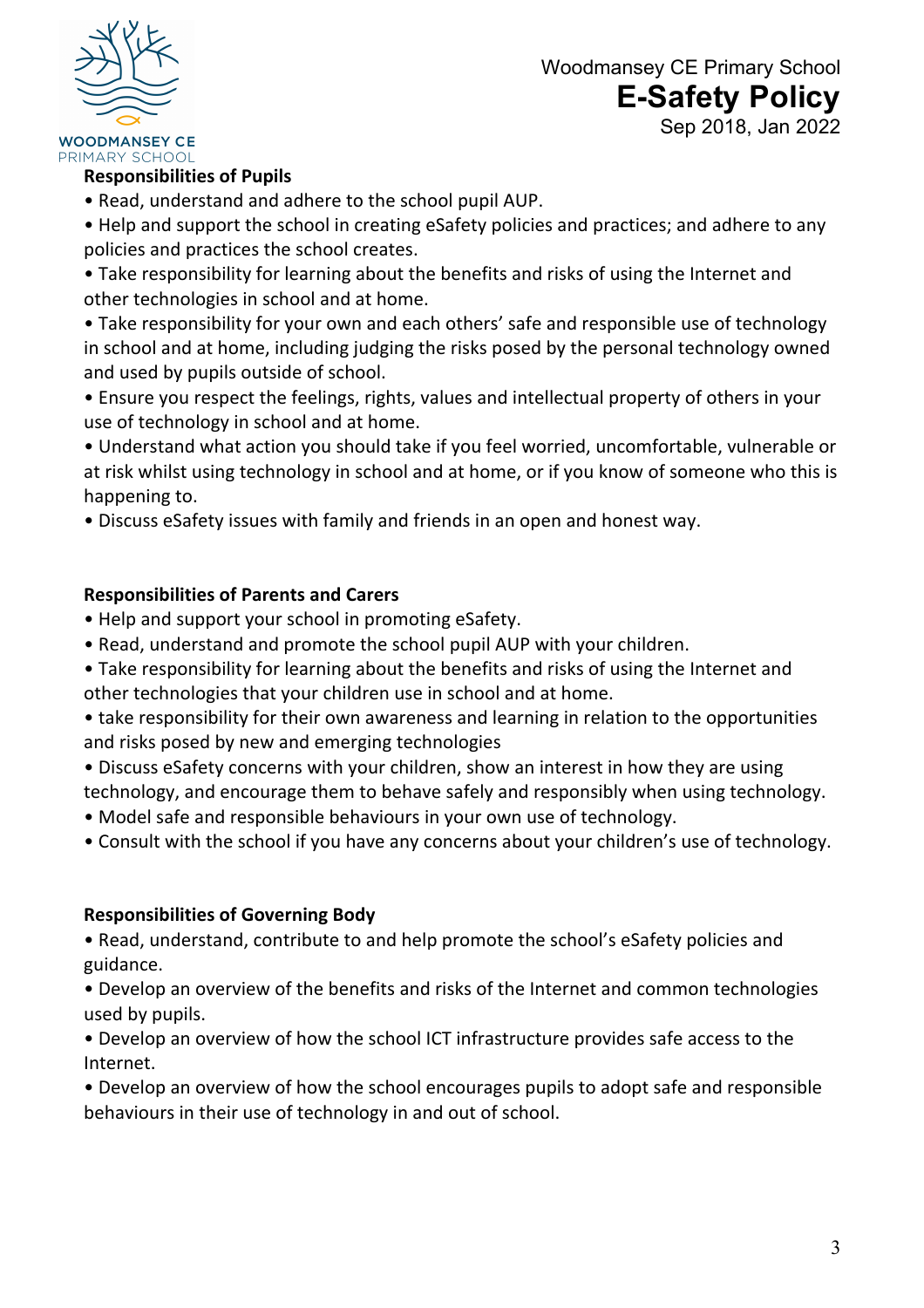

• Support the work of the eSafety group in promoting and ensuring safe and responsible use of technology in and out of school, including encouraging parents to become engaged in eSafety activities.

• Ensure appropriate funding and resources are available for the school to implement their eSafety strategy.

## **4. LEARNING AND TEACHING**

We believe that the key to developing safe and responsible behaviours online, not only for pupils but everyone within our school community, lies in effective education. We know that the Internet and other technologies are embedded in our pupils' lives not just in school but outside as well, and we believe we have a duty to help prepare our pupils to safely benefit from the opportunities the Internet brings.

• We will provide a series of specific eSafety-related lessons in every year group/specific year groups as part of the ICT curriculum / PSCHE curricculum / other lessons.

• We will celebrate and promote eSafety through a planned programme of assemblies and whole-school activities, including promoting Safer Internet Day each year.

• We will discuss, remind or raise relevant eSafety messages with pupils routinely wherever suitable opportunities arise during all lessons; including the need to protect personal information, consider the consequences their actions may have on others, the need to check the accuracy and validity of information they use, and the need to respect and acknowledge ownership of digital materials.

• We will remind pupils about their responsibilities through an end-user AUP which every pupil will sign/displayed throughout the school/displayed when a pupil logs on.

• Staff will model safe and responsible behaviour in their own use of technology during lessons.

## **5. HOW PARENTS AND CARERS WILL BE INVOLVED**

We believe it is important to help all our parents develop sufficient knowledge, skills and understanding to be able to help keep themselves and their children safe. To achieve this we will:

- hold an annual parent meeting on eSafety / include eSafety as part of an annual parent meeting
- include useful links and advice on eSafety regularly in newsletters / on our school website
- include a section on eSafety in the School handbook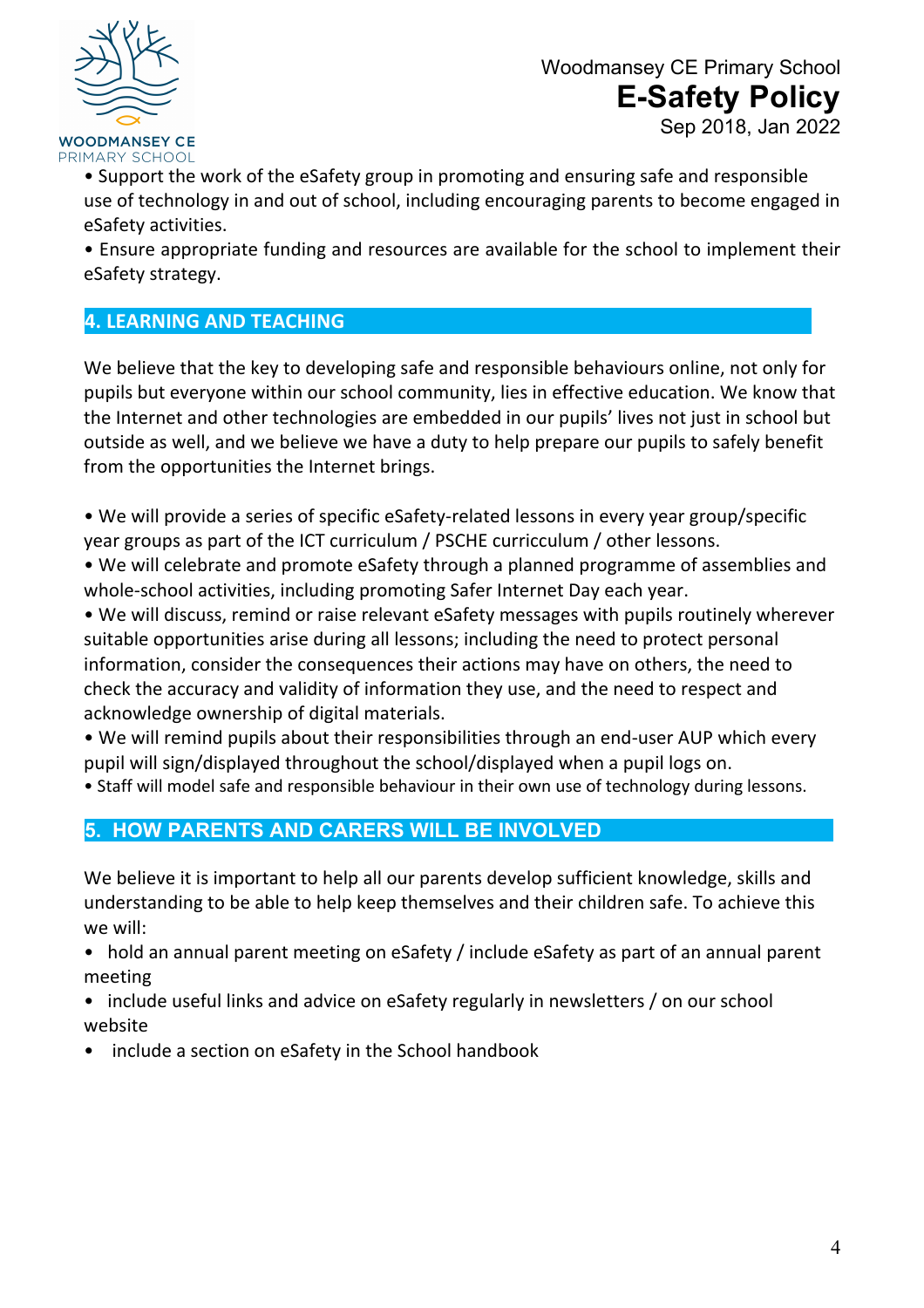

#### **6. MANAGING ICT SYSTEMS AND ACCESS**

The school will be responsible for ensuring that access to the ICT systems is as safe and secure as reasonably possible.

• Servers and other key hardware or infrastructure will be located securely with only appropriate staff permitted access.

• Servers, workstations and other hardware and software will be kept updated as appropriate.

• Virus protection is installed on all appropriate hardware, and will be kept active and upto-date.

• The school will agree which users should and should not have Internet access, and the appropriate level of access and supervision they should receive.

• All users will sign an end-user Acceptable Use Policy (AUP) provided by the school, appropriate to their age and access. Users will be made aware that they must take responsibility for their use of, and behaviour whilst using the school ICT systems, and that such activity will be monitored and checked.

• When using laptops at Foundation Stage / Key Stage 1 / Key Stage 2 pupils will access the Internet using an individual log-on, set by a member of the IT team. Internet access will be supervised AT ALL TIMES by a member of staff. This applies also when children are using **iPads** to access the internet.

• Members of staff will access the Internet using an individual log-on. They will ensure they log-out after each session, and not allow pupils to access the Internet through their log-on. They will abide by the school AUP at all times.

• Any administrator or master passwords for school ICT systems should be kept secure and available to at least two members of staff, e.g. head of school and member of technical support.

• The wireless network in school is encrypted to reduce the risk of unauthorised access.

• The school will take all reasonable precautions to ensure that users do not access inappropriate material. However, it is not possible to guarantee that access to unsuitable material will never occur.

• The school will regularly audit ICT use to establish if the eSafety policy is adequate and that the implementation of the eSafety policy is appropriate. We will regularly review our Internet access provision, and review new methods to identify, assess and minimize risks.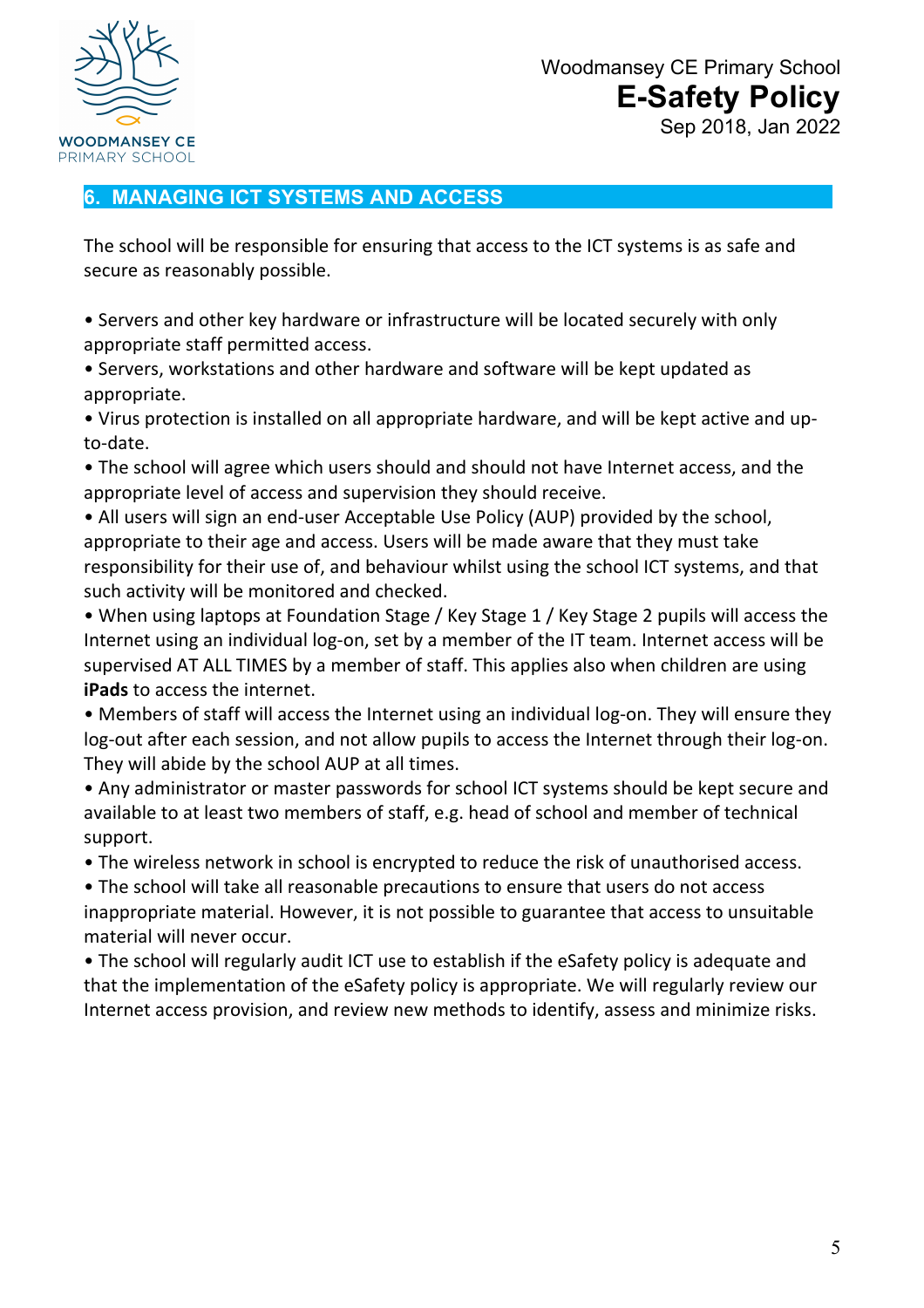

## **7 FILTERING INTERNET ACCESS**

• The school uses a filtered Internet service. The filtering is provided through Smoothwall Filtering Systems.

• If users discover a website with inappropriate content, this should be reported to a member of staff who will inform the eSafety coordinator.

• If users discover a website with potentially illegal content, this should be reported immediately to the eSafety coordinator. The school will report this to appropriate agencies including the filtering provider, LA, CEOP or IWF.

• The school will regularly review the filtering and other security systems to ensure they meet the needs of all users.

## **8 LEARNING TECHNOLOGIES IN SCHOOL**

|                                                                                   | Pupils                                  | <b>Staff</b>                                                                        |
|-----------------------------------------------------------------------------------|-----------------------------------------|-------------------------------------------------------------------------------------|
| Personal mobile phones brought into school                                        | <b>No</b>                               | Yes                                                                                 |
| Mobile phones used in lessons                                                     | <b>No</b>                               | Not if avoidable                                                                    |
| Mobile phones used outside of lessons                                             | <b>No</b>                               | Yes                                                                                 |
| Taking photographs or videos on personal<br>equipment                             | <b>No</b>                               | Yes<br>Photos to be<br>downloaded to<br>school laptop ASAP to<br>increase security. |
| Taking photographs or videos on school<br>devices                                 | Yes                                     | Yes                                                                                 |
| Use of hand-held devices such as PDAs, MP3<br>players or personal gaming consoles | No (unless permitted<br>as gem treat)   | Yes                                                                                 |
| Use of personal email addresses in school                                         | <b>No</b>                               | Yes                                                                                 |
| Use of school email address for personal<br>correspondence                        | No                                      | No                                                                                  |
| Use of online chat rooms                                                          | <b>No</b>                               | <b>No</b>                                                                           |
| Use of instant messaging services                                                 | <b>No</b>                               | Yes                                                                                 |
| Use of blogs, wikis, podcasts or social<br>networking sites                       | Yes – as controlled by $ $<br>filtering | $Yes - as controlled by$<br>filtering                                               |
| Use of video conferencing / online video<br>meetings                              | Supervised                              | Yes                                                                                 |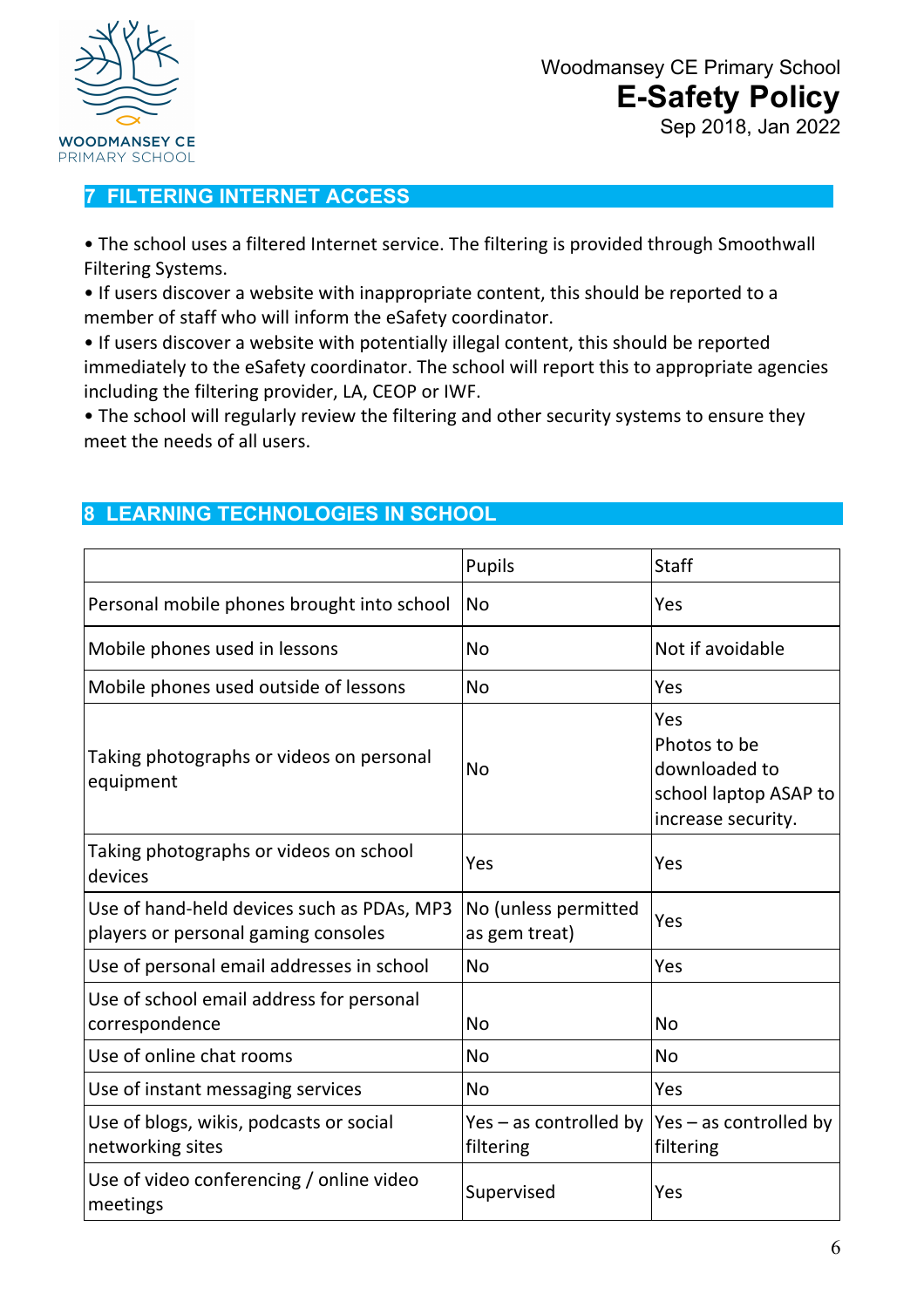

## **9 USING EMAIL**

- Pupils should use approved e-mail accounts allocated to them by the school, and be aware that their use of the school e-mail system will be monitored and checked.
- Staff should use their school e-mail address for correspondence relating to school.
- Foundation and Y1,2,3,4 classes will be allocated an individual e-mail account for use by pupils within that class, under supervision of the class teacher.
- Pupils will be reminded when using e-mail about the need to send polite and responsible messages, about the dangers of revealing personal information, about the dangers of opening e-mail from an unknown sender, or viewing/opening attachments.
- Pupils are not permitted to access personal e-mail accounts during school.
- Communication between staff and pupils or members of the wider school community should be professional and related to school matters only.

Any inappropriate use of the school e-mail system, or the receipt of any inappropriate messages by a user, should be reported to a member of staff immediately.

## **10 USING IMAGES, VIDEO AND SOUND**

- We will remind pupils of safe and responsible behaviours when creating, using and storing digital images, video and sound. We will remind them of the risks of inappropriate use of digital images, video and sound in their online activities both at school and at home.
- Digital images, video and sound will be created using equipment provided by the school, or equipment owned by staff who have signed the agreement in the staff AUP, that images of children will not be kept on personally owned computer equipment.
- Staff and pupils will follow the school policy on creating, using and storing digital resources.
- In particular, digital images, video and sound will not be taken without the permission of participants; images and video will be of appropriate activities and participants will be in appropriate dress; full names of participants will not be used either within the resource itself, within the file-name or in accompanying text online; such resources will not be published online without the permission of the staff/pupils involved.
- If pupils are involved, relevant parental permission will also be sought before resources are published online.

## **11 USING BLOGS, WIKIS, PODCASTS, SOCIAL NETWORK AND OTHER WAYS FOR PUPILS TO PUBLISH CONTENT ONLINE**

We use blogs/wikis/podcasts/social networking/other ways to publish content online to enhance the curriculum by providing learning and teaching activities that allow pupils to publish their own content. However, we will ensure that staff and pupils take part in these activities in a safe and responsible manner.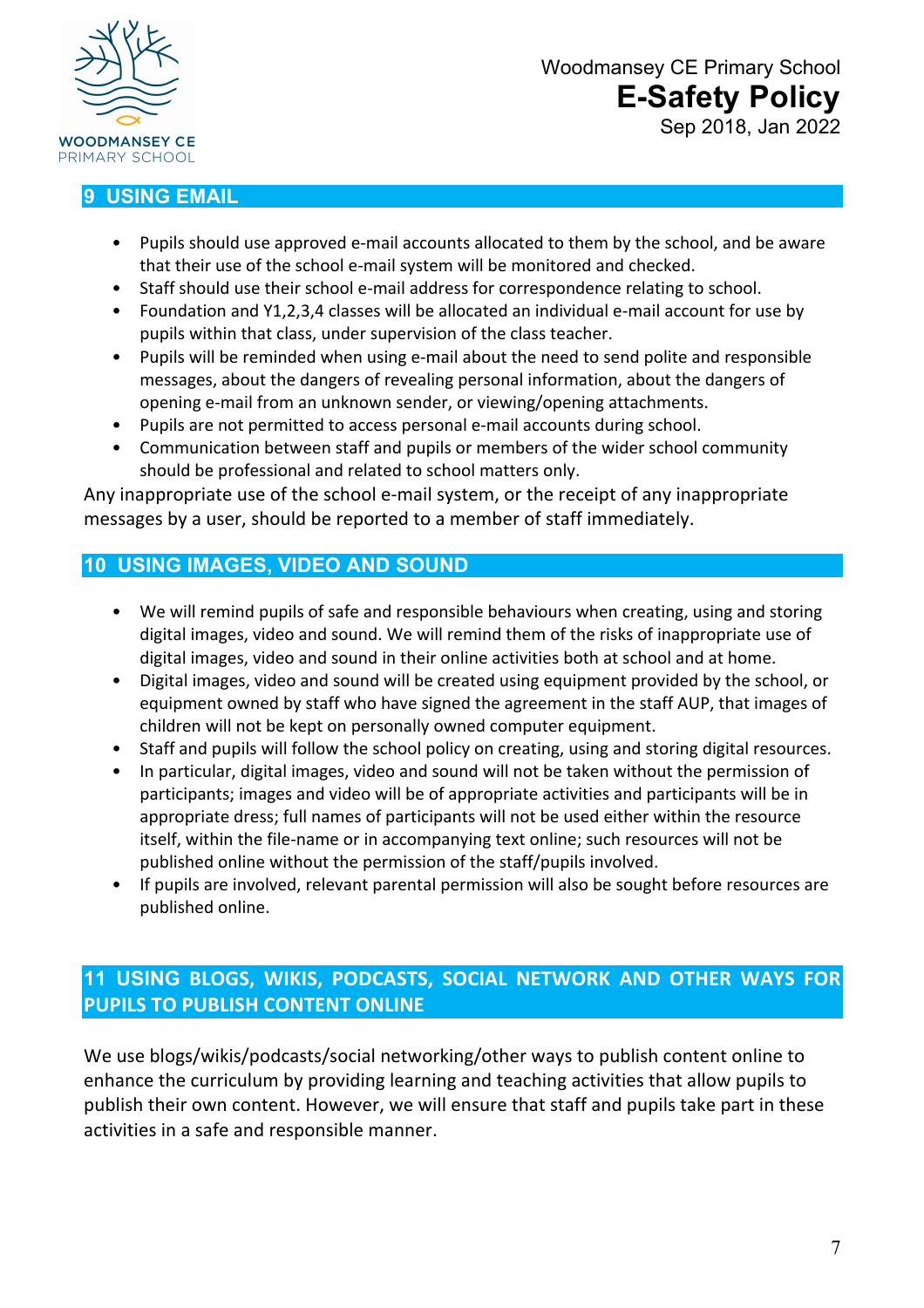

• Blogging, podcasting and other publishing of online content by pupils will take place within the areas the school has provided for such material. These will include: the school website, school blogs, hosted by Wordpress, Twitter, YouTube.

• Pupils will model safe and responsible behaviour in their creation and publishing of online content within the school learning platform. For example, pupils will be reminded not to reveal personal information which may allow someone to identify and locate them. Pupils will not use their real name when creating such resources. They will be encouraged to create an appropriate 'nickname'.

• Staff and pupils will be encouraged to adopt similar safe and responsible behaviours in their personal use of blogs, wikis, social networking sites and other online publishing outside of school.

## **12 USING VIDEO CONFERENCING AND OTHER ONLINE VIDEO MEETINGS**

In the future we might use video conferencing to enhance the curriculum by providing learning and teaching activities that allow pupils to link up with people in other locations and see and hear each other. However, we will ensure that staff and pupils take part in these opportunities in a safe and responsible manner.

- All video conferencing activity will be supervised by a suitable member of staff.
- Pupils will not operate video conferencing equipment, or answer calls, without permission from the supervising member of staff.
- Video conferencing equipment will be switched off and secured when not in use / online meeting rooms will be closed and logged off when not in use.
- Pupils will be given appropriate user rights when taking part in an online meeting room. They will not have host rights or the ability to create meeting rooms.
- Video conferencing should not take place off school premises without the permission of the head of school.
- Parental permission will be sought before taking part in video conferences.

• Permission will be sought from all participants before a video conference is recorded. Video conferences should only be recorded where there is a valid educational purpose for reviewing the recording. Such recordings will not be made available outside of the school.

## **13 USING MOBILE PHONES**

• Pupils' personal mobile phones are not allowed in school.

• Pupils will be provided with school mobile phones to use in specific learning activities under the supervision of a member of staff. Such mobile phones will be set up such that only those features required for the activity will be enabled.

• Use of staff mobile phones for school purposes will be refunded if necessary. Staff would prefer to carry and use their own mobile phones on school visits, rather than a 'school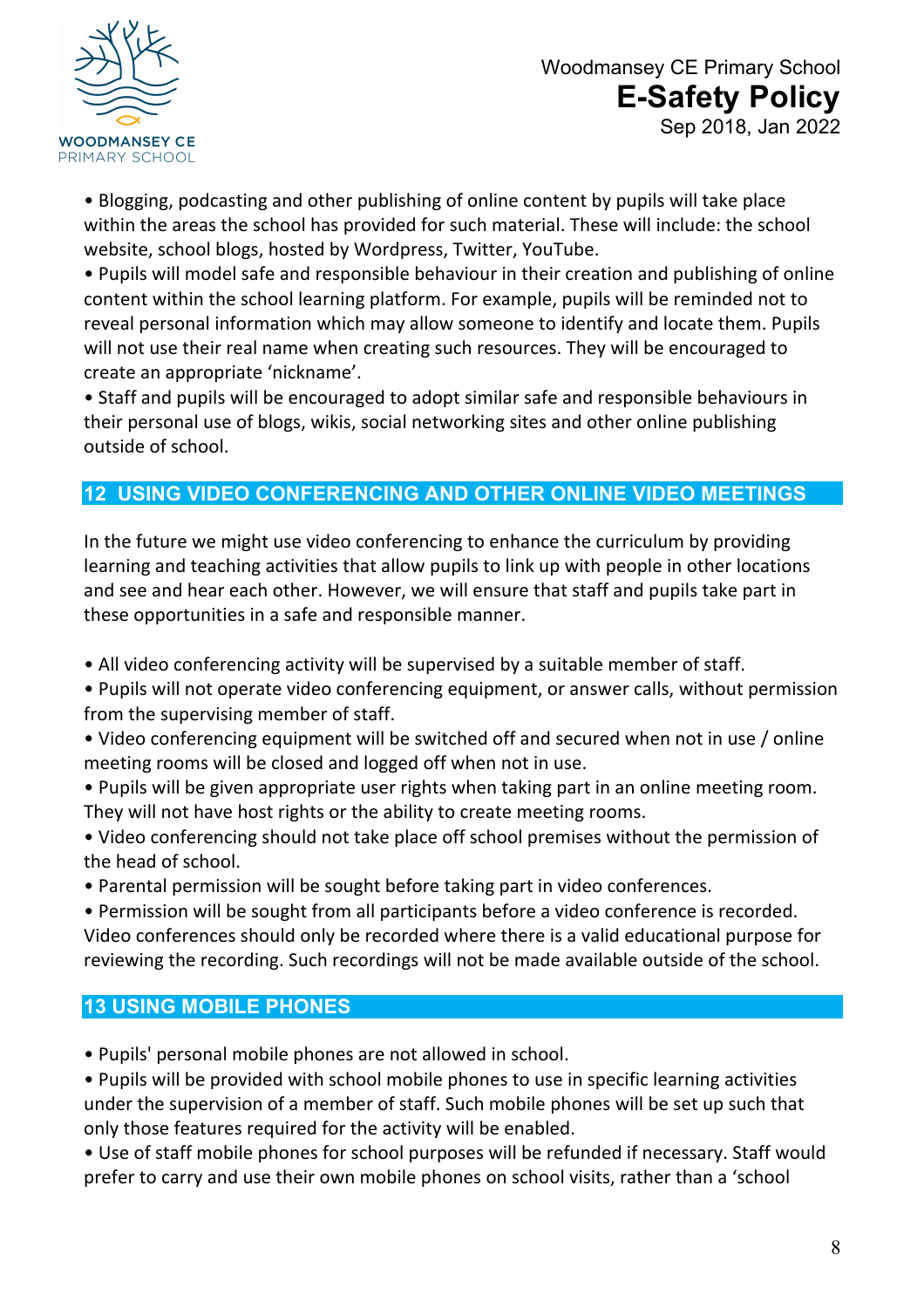

mobile'. Staff will not be expected to use personal mobile phones in any situation where their mobile phone number or other personal details may be revealed to a pupil or parent.

## **14 USING NEW TECHNOLOGIES**

• As a school we will keep abreast of new technologies and consider both the benefits for learning and teaching and also the risks from an eSafety point of view.

• We will regularly amend the eSafety policy to reflect any new technology that we use, or to reflect the use of new technology by pupils which may cause an eSafety risk.

## **15 PROTECTING PERSONAL DATA**

• We will ensure personal data is recorded, processed, transferred and made available according to GDPR 2018 regulations.

• Staff will ensure they properly log-off from a computer terminal after accessing personal data.

• Staff will not remove personal or sensitive data from the school premises without permission of the head of school. Any data which is impractical to ensure is kept in school (eg Reports) will be kept secure, by use of school laptops which are password protected. All files which contain personal data will be individually password protected.

## **16 SCHOOL WEBSITE AND OTHER ONLINE CONTENT PUBLISHED BY THE SCHOOL**

• The school website will not include the personal details, including individual e-mail addresses or full names, of staff or pupils.

• A generic contact e-mail address will be used for all enquiries received through the school website.

• All content included on the school website will be approved by the head teacher before publication.

• The content of the website will be composed in such a way that individual pupils cannot be clearly identified.

• Staff and pupils should not post school-related content on any external website without seeking permission first.